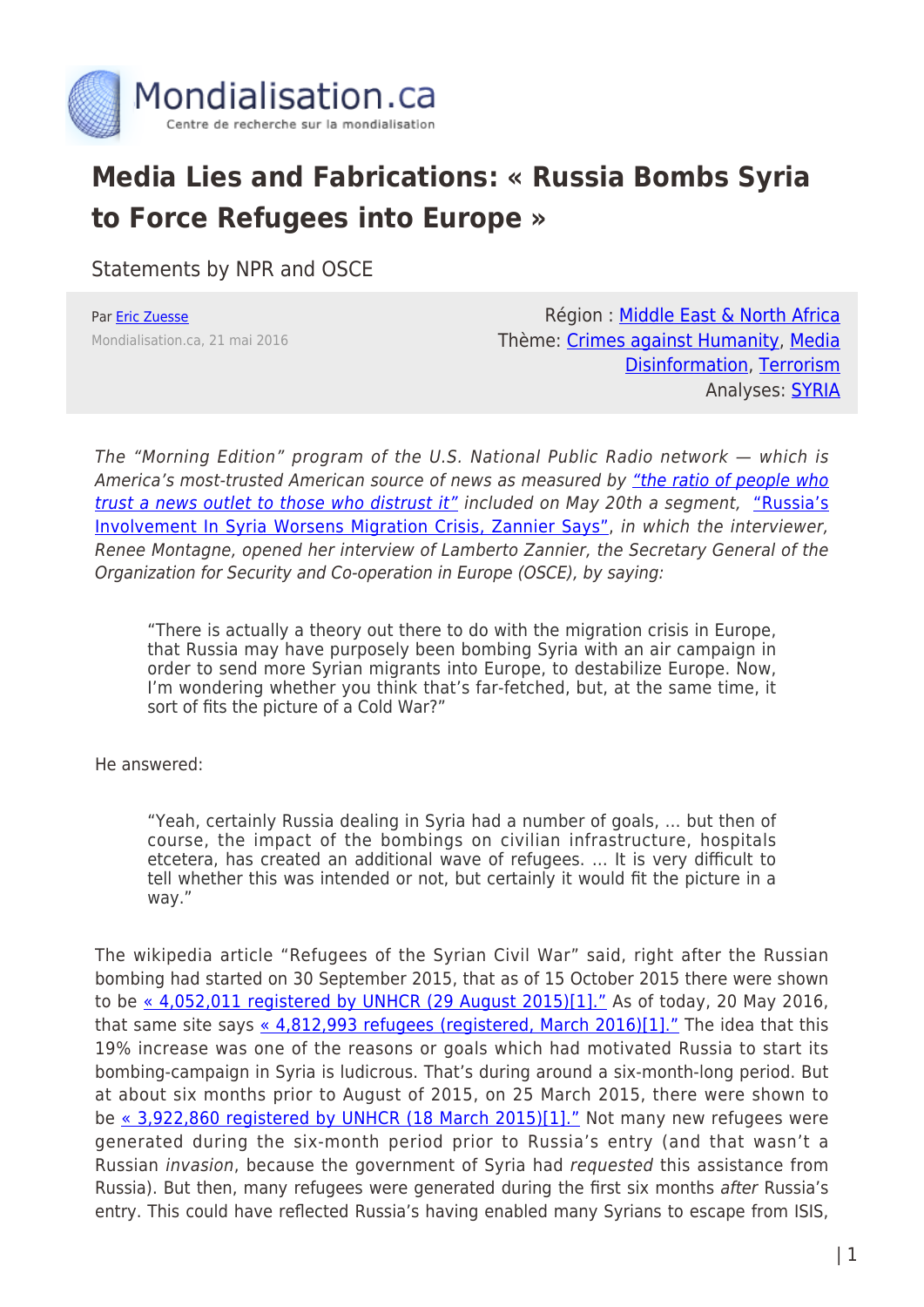Al Qaeda, etc., but it also could have reflected damages caused by Russia's bombing, but even if it had been the latter, this wouldn't likely have been part of Russia's motivation for its bombing, such as NPR and OSCE were insinuating. However, on 11 March 2014, a year prior to that 25 March 2015 wiki article, there had been shown to be  $\le 2,429,146$ [registered by UNHCR\(February 2014\)."](http://web.archive.org/web/20140311164503/http://en.wikipedia.org/wiki/Refugees_of_the_Syrian_civil_war) That's around 1.5 million new refugees during about a year's period. None of that was during Russia's bombing campaign.

America's bombing campaign in both Syria and Iraq, called "Operation Inherent Resolve," celebrated its first anniversary on [27 August 2015,](http://natoassociation.ca/the-slow-grind-americas-bombing-campaign-in-syria-and-iraq/) and so, based on the above figures, the question arises as to whether America's invasion of Syria (it wasn't friendly; it was hostile toward the Syrian government, not requested by Syria; unlike Russia's bombing, it was an invasion) might have contributed as much or more to the refugee-numbers than did Russia's assistance to the Syrian government.

That NATO statement was unusually honest, however, in noting that, « The Defense Intelligence Agency, [said](http://www.nytimes.com/2015/08/26/world/middleeast/pentagon-investigates-allegations-of-skewed-intelligence-reports-on-isis.html) that documents conclude that the yearlong campaign has done little to diminish the ranks of IS committed fighters, which has now expanded its reach to North Africa and Central Asia in the past year." DIA had said this to The New York Times. The statement seemed to be a clear indication that if the American campaign had been about reducing the numbers of ISIS fighters, then it had drastically failed. But maybe that wasn't necessarily its purpose in Syria, because all of the jihadist groups there were fighting to overthrow Assad, and because that was always the Obama Administration's stated main goal, in addition to its rhetoric against « terrorists."

And yet both the U.S. NPR, and the OSCE, are accusing Russia of having intentionally flooded Europe with Syrian refugees, and neither of those is alleging that the U.S. had contributed to that problem, and essentially created the bulk of it, by its invasion of Syria and by its insistence upon overthrowing Assad. Could the reason for the quiescence on that be that both are mouthpieces for the U.S. White House, and for its NATO alliance?

In any case, what NPR and OSCE said there was deception instead of information. This is one of the reasons they didn't state explicitly "Russia is to blame for Europe's refugee crisis." It would have been too easy to nail them on that type of lie; it's too blatant for professional liars, and therefore innuendo is used by them instead.

Relevant further context here is that [« NATO and the Organization for Security and Co](http://www.nato.int/cps/en/natohq/topics_49911.htm)[operation in Europe \(OSCE\) work together to build security and promote stability in the](http://www.nato.int/cps/en/natohq/topics_49911.htm) [Euro-Atlantic area. They cooperate at both the political and the operational level",](http://www.nato.int/cps/en/natohq/topics_49911.htm) whereas [« In Istanbul on 19 November 1999, the OSCE ended a two-day summit by calling](https://en.wikipedia.org/wiki/Organization_for_Security_and_Co-operation_in_Europe) [for a political settlement in Chechnya and adopting a Charter for European](https://en.wikipedia.org/wiki/Organization_for_Security_and_Co-operation_in_Europe) [Security. According to then Minister of Foreign Affairs Igor Ivanov, this summit marked a](https://en.wikipedia.org/wiki/Organization_for_Security_and_Co-operation_in_Europe) [turning point in Russian perception of the OSCE, from an organization that](https://en.wikipedia.org/wiki/Organization_for_Security_and_Co-operation_in_Europe) [expressed Europe's collective will, to an organization that serves as a Western tool."](https://en.wikipedia.org/wiki/Organization_for_Security_and_Co-operation_in_Europe) For some reason, the U.S. is not charging that the OSCE is a "Russian tool." Perhaps OSCE officials such as Lamberto Zannier are among the reasons why. After all, [NATO is coming out](http://rinf.com/alt-news/latest-news/americas-natos-outrageous-behavior-greatest-threat-exists/) [more and more explicitly in favor of war against Russia.](http://rinf.com/alt-news/latest-news/americas-natos-outrageous-behavior-greatest-threat-exists/) Lots of propaganda will need to be part of the buildup toward that. These people (Renee Montagne and Lamberto Zannier) are doing what they are paid to do.

It's all in service to [a broader objective.](http://rinf.com/alt-news/breaking-news/vicious-liar-trump-obama/)